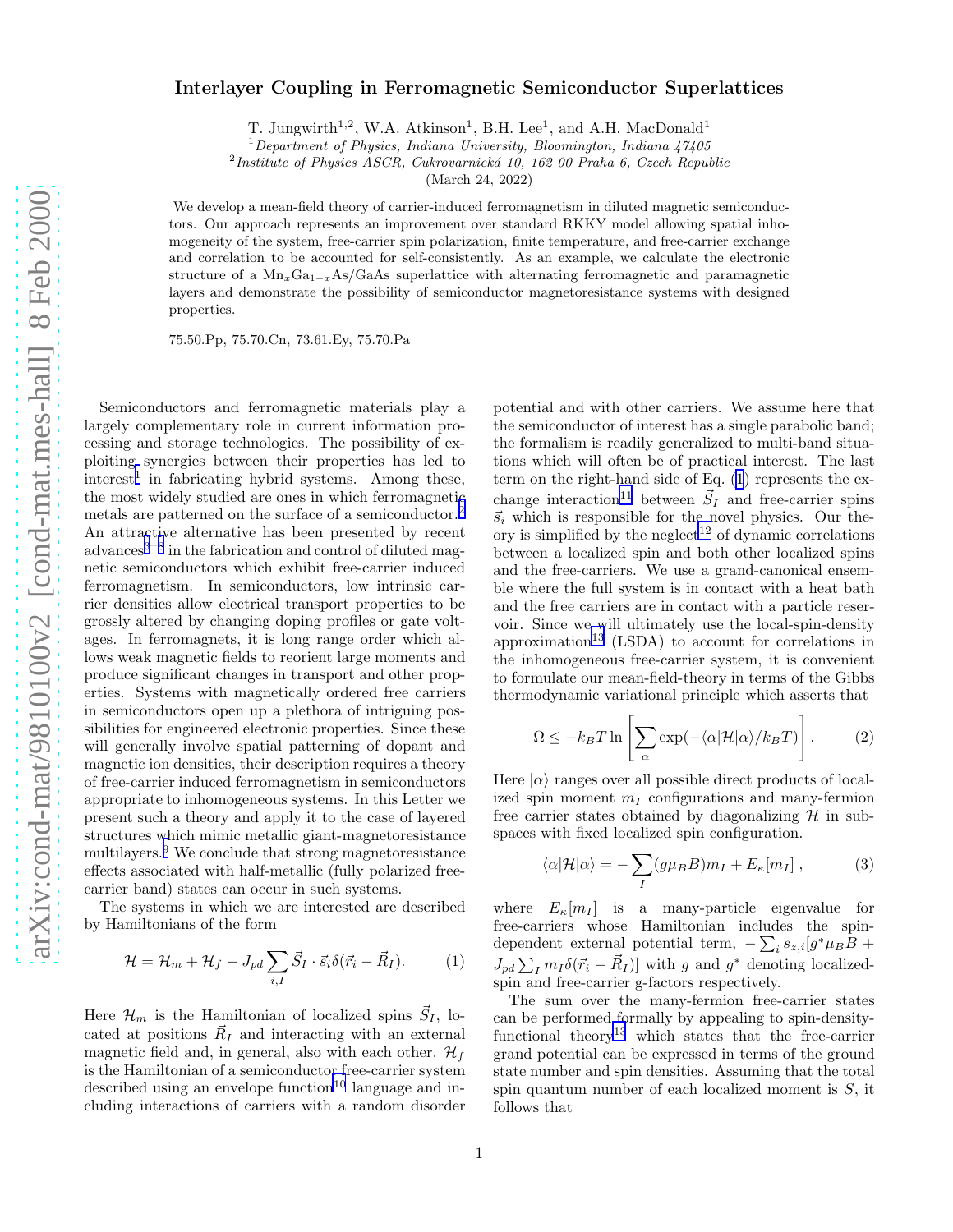<span id="page-1-0"></span>
$$
\Omega = \sum_{I} \Omega^{(0)}(b_{I}) + \Omega_{f}[n_{\uparrow}, n_{\downarrow}] - \frac{g^* \mu_B B}{2} \int d\vec{r} m(\vec{r}) \quad (4)
$$

where  $\Omega_f[n_\uparrow, n_\downarrow]$  is the internal free-carrier contribution,  $b_I = [g\mu_B B + J_{pd}m(\vec{R}_I)/2]/k_B T$ , and

$$
\Omega^{(0)}(b_I) = -k_B T \ln \left[ \sum_{i=-S}^{S} \exp(b_I i) \right]
$$
 (5)

is the thermodynamic potential of an isolated localized spin. In Eq. (4),  $m(\vec{r}) = n_{\uparrow}(\vec{r}) - n_{\downarrow}(\vec{r})$  and the mean-field densities,  $n_{\uparrow}(\vec{r})$  and  $n_{\downarrow}(\vec{r})$ , of the itinerant spins are to be adjusted so that the functional derivatives of  $\Omega$  with respect to both  $n_{\uparrow}(\vec{r})$  and  $n_{\downarrow}(\vec{r})$  are identically equal to the chemical potential.

In spin-density functional theory practical selfconsistent field calculations for inhomogeneous interacting fermions are made possible by the Kohn-Sham separation of  $\Omega_f$  into single-particle, electrostatic and exchange-correlation pieces. The development here is standard apart from the introduction of an additional spin-dependent effective potential because of the dependence of  $b_I$  on  $n_{\uparrow}(\vec{R}_I)$  and  $n_{\downarrow}(\vec{R}_I)$ . We find that the equilibrium free-carrier spin densities and the mean value of the localized spin quantum numbers on each site can be determined by solving the following equations selfconsistently: i) a free-carrier single-particle Schrödinger equation with a spin-dependent potential,

$$
\left[ -\frac{\nabla^2}{2m^*} + V_\sigma(\vec{r}) \right] \psi_{k,\sigma}(\vec{r}) = \varepsilon_{k,\sigma} \psi_{k,\sigma}(\vec{r}) , \qquad (6)
$$

where

$$
V_{\sigma}(\vec{r}) = v_{es}(\vec{r}) + v_{xc,\sigma}(\vec{r}) - \frac{\sigma}{2} \left( g^* \mu_B B + h_{pd}(\vec{r}) \right) ;
$$

ii) the Poisson equation for the electrostatic potential

$$
v_{es}(\vec{r}) = \frac{e^2}{\epsilon} \int d\vec{r}' \frac{n(\vec{r}')}{|\vec{r} - \vec{r}'|} + v_{ext}(\vec{r}) , \qquad (7)
$$

where

$$
n(\vec{r}) = n_{\uparrow}(\vec{r}) + n_{\downarrow}(\vec{r}) , \ \ n_{\sigma}(\vec{r}) = \sum_{k} f(\epsilon_{k,\sigma}) |\psi_{k,\sigma}(\vec{r})|^2 ,
$$

 $f(\epsilon_{k,\sigma})$  is the Fermi distribution function, and  $v_{ext}(\vec{r})$ is the envelope function external potential<sup>[10](#page-3-0)</sup> including most importantly band edge and ionized impurity contributions; iii) the LSDA equation for the spin-dependent exchange-correlation potential

$$
v_{xc,\sigma}(\vec{r}) = \frac{d[n\epsilon_{xc}(n_{\uparrow}, n_{\downarrow})]}{dn_{\sigma}}\Big|_{n_{\sigma}=n_{\sigma}(\vec{r})},
$$
\n(8)

where  $\epsilon_{xc}(n_{\uparrow}, n_{\downarrow})$  is the exchange and correlation energy per particle of a spatially uniform free carrier system;<sup>[15](#page-3-0)</sup> iv) the mean-field equation for the exchange-coupling effective Zeeman field

$$
h_{pd}(\vec{r}) = J_{pd} \sum_{I} \delta(\vec{r} - \vec{R}_I) \langle m_I \rangle , \qquad (9)
$$

where the mean-field localized-spin moment  $\langle m_I \rangle$  =  $SB_S(b_1S)$  and  $B_S(x)$  is the Brillouin function.<sup>[14](#page-3-0)</sup>

For homogeneous systems with randomly distributed localized spins these equations can be solved analytically and represent an improvement over the mean-field theory RKKY interaction description of free-carrier induced ferromagnetism. Our approach allows finite temperature, free-carrier exchange and correlation, and free-carrier spin-polarization effects to be conveniently accounted for. The Curie-Weiss temperature, obtained from Eqs. (6)- (9), is given by

$$
k_B T_c = \frac{cS(S+1)}{3} \frac{J_{pd}^2}{(g^*\mu_B)^2} \chi_f(n,T) , \qquad (10)
$$

where c is the magnetic impurity density, and  $\chi_f(n,T)$  is the temperature and density dependent free-carrier magnetic susceptibility. In Fig. 1 we have plotted the ferromagnetic transition temperature predicted by this expression for p-type  $Mn_xGa_{1-x}As$  with  $S = 5/2$ ,  $J_{pd} =$ 0.15 eV nm<sup>3</sup>,  $c = 10^{21}$  cm<sup>-3</sup> and hole mass  $m^* = 0.5 m_e$ , as a function of free-carrier Fermi wavevector  $k_F$ .



FIG. 1. Curie-Weiss temperature, as a function of free-carrier Fermi wavevector, calculated including (solid line) and neglecting (dashed line) the exchange-correlation potential. The localized spin moment (upper inset) and the free-carrier relative spin polarization (lower inset) are plotted as a function of temperature for  $k_F = 1.4$  nm<sup>-1</sup>.

When exchange and correlation effects are neglected and  $\chi_f(n,T)$  is replaced by its zero-temperature value,  $T_c$  is proportional to  $k_F$  and agrees with the RKKY theory expression.[8](#page-3-0),[3](#page-3-0),[12](#page-3-0) Free-carrier exchange and correlation enhances  $T_c$  by  $\approx 30$  K in the range of free-carrier densities studied. The theory appears to be reasonably accurate when applied to the experimental systems we are interested in, those which have the largest critical temperatures<sup>[3](#page-3-0)</sup> ( $T_c \approx 110 \text{ K}$ ), providing confidence in its application to inhomogeneous systems. It is not adequate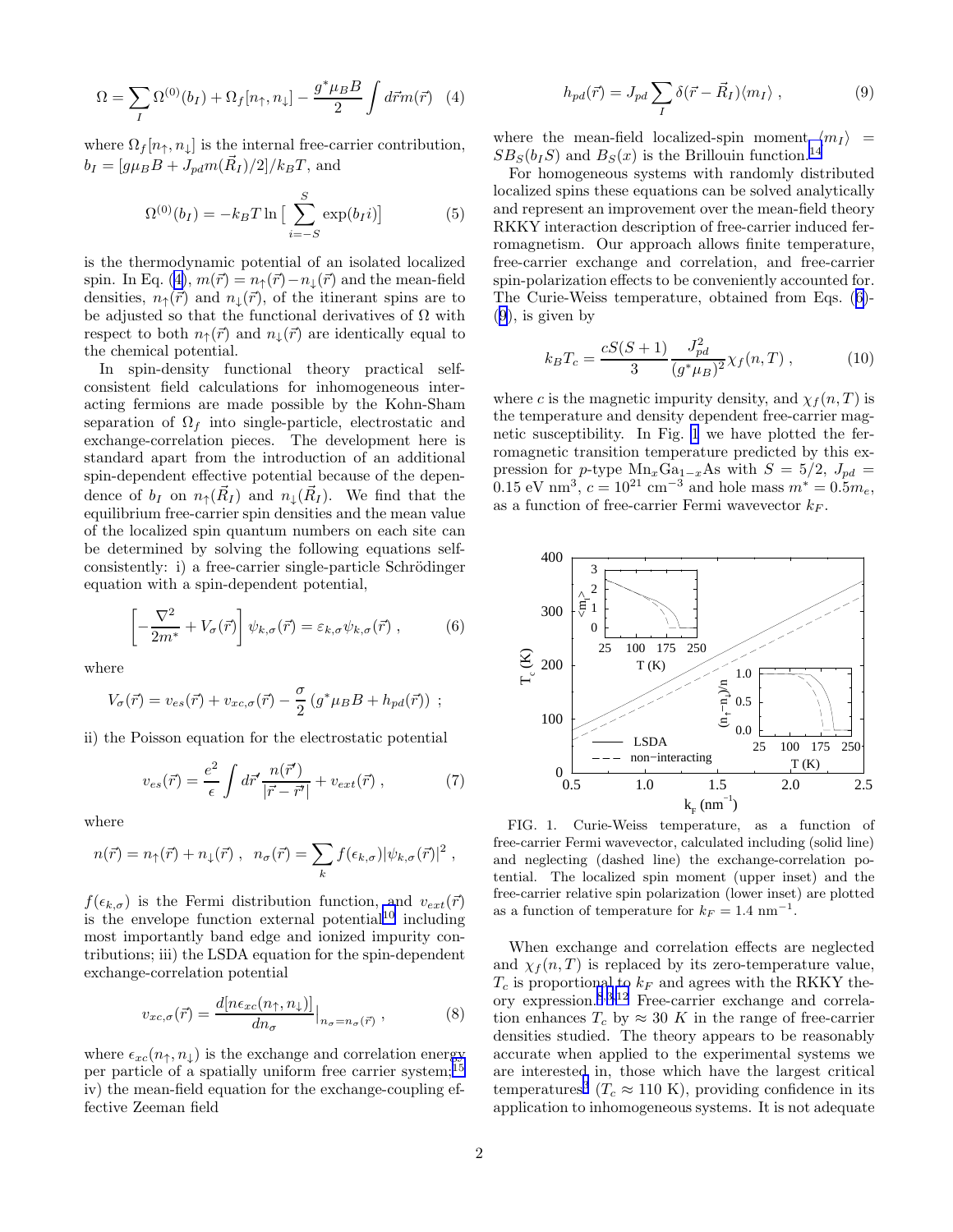at small Mn fraction  $(x < 0.02)$  where ferromagnetism is not observed, presumably because the free-carrier density is below its Mott limit. Experimentally,  $T_c$  also decreases for  $x > 0.07$ , possibly because of spin-fluctuation effects neglected in the mean-field theory<sup>[12](#page-3-0)</sup>. The insets in Fig. [1](#page-1-0) show that in the density-range of interest, the magnetization of the localized spins saturates more slowly than that of the free carriers as the temperature falls below the critical temperature.



FIG. 2. Interlayer exchange coupling (solid lines) as a function of the Mn-undoped GaAs spacer thickness (a) and as a function of the average density of free-carriers (b). The dashed lines is the RKKY interaction coupling energy calculated with all magnetic impurities confined to planes separated by the superlattice period. Results are plotted as a function of dimensionless parameter  $2d\bar{k}_F$ .

Once the band edge and ionized and magnetic impurity profiles have been specified, Eqs.([6\)](#page-1-0)-([9\)](#page-1-0) can be used to solve for the sytem's equilibrium properties. As an illustration of our approach, we consider a  $Mn<sub>x</sub>Ga<sub>1-x</sub>As/GaAs superlattice with magnetic impuri$ ties in alternate layers. We look for two different selfconsistent solutions of Eqs.  $(6)-(9)$  $(6)-(9)$  $(6)-(9)$ , a ferromagnetic  $(F)$ one with parallel ordered moments in all Mn-doped regions, and a solution with an antiferromagnetic (AF) alignment of adjacent magnetic layers. The interlayer exchange coupling  $E_c$ , is defined as the difference in energy between AF and F-states per area per  $Mn_xGa_{1-x}As$  layer and is expected<sup>[16](#page-3-0)</sup> to oscillate with GaAs spacer width. In Fig. 2 we present numerical results for  $E_c$  as a function of a dimensionless parameter  $2d k_F$  where  $k_F$  is the Fermi wavevector corresponding to the average 3D density of free carriers in the superlattice with a period d. The system we consider has 2 nm thick  $Mn_xGa_{1-x}As$  layers with  $c = 10^{21}$  cm<sup>-3</sup> and homogeneously distributed ionized impurities that neutralize free-carrier charge. Oscillations in the self-consistent (solid lines)  $E_c$ , are qualita-tively consistent with simple RKKY model estimates;<sup>[16](#page-3-0)</sup> differences exist primarily because of the proximity induced spin-polarization in the nominally paramagnetic

GaAs layers mentioned below. The amplitude of oscillations in  $E_c$  is  $\sim 10 \times$  smaller than in metallic systems<sup>[17](#page-3-0)</sup> measured in absolute units and  $\sim 10\times$  larger if energy is measured relative to the Fermi energy of free carriers. In order to achieve substantial exchange coupling in experimental systems it will be important to limit disorder scattering in the GaAs layers.



FIG. 3. Self-consistent results plotted within the unit cell of the  $Mn_xGa_{1-x}As/GaAs$  superlattice. From top to bottom: i) effective potentials from Eq. [6](#page-1-0) for up (solid lines) and down (dashed lines) spin free-carriers (the dotted line here indicates the chemical potential); ii) mean-field localized spin moment; iii) free-carrier relative spin-polarization.

Our mean-field calculation also yields information on the localized and free-carrier spin magnetization densities and on the spin-split bands of the free-carrier system. This information provides a starting point for building a theory of electronic transport. Numerical results for the above  $Mn_xGa_{1-x}As$  superlattice with  $d = 3.5$  nm and  $\overline{k}_F = 1.4$  nm<sup>-1</sup> (corresponding to average density 10<sup>20</sup> cm<sup>−</sup><sup>3</sup> ) are summarized in Figs. 3 and [4](#page-3-0). In the top panels of Fig. 3, the chemical potential and the effective potentials for spin-up and spin-down free carriers (see Eq.  $(6)$ ) are plotted as a function of z over a AF configuration unit cell. All energies here and below are measured from the spatial average of the electrostatic potential  $v_{es}(z)$ . The potentials  $V_{\sigma}$  have similar shapes in F and AF cases, except for the reversed order for up and down spins in the right Mn-doped layer. Note that in this example, confinement of carriers in the magnetic layers is due entirely to the exchange potential produced by magnetic order. The localized (middle panels) and itinerant (lower panels) spin systems reach 100 % polarization in the Mn-doped layers at the temperature  $(T = 0.1T_c)$ and carrier density for which these calculations were performed. The itinerant system spin-polarization is large in the layers free of magnetic impurities, especially so in the F-state case.

Fig. [4](#page-3-0) shows occupied minibands in the superlattice Brillouin zone. In the F-state spin-up and spin-down